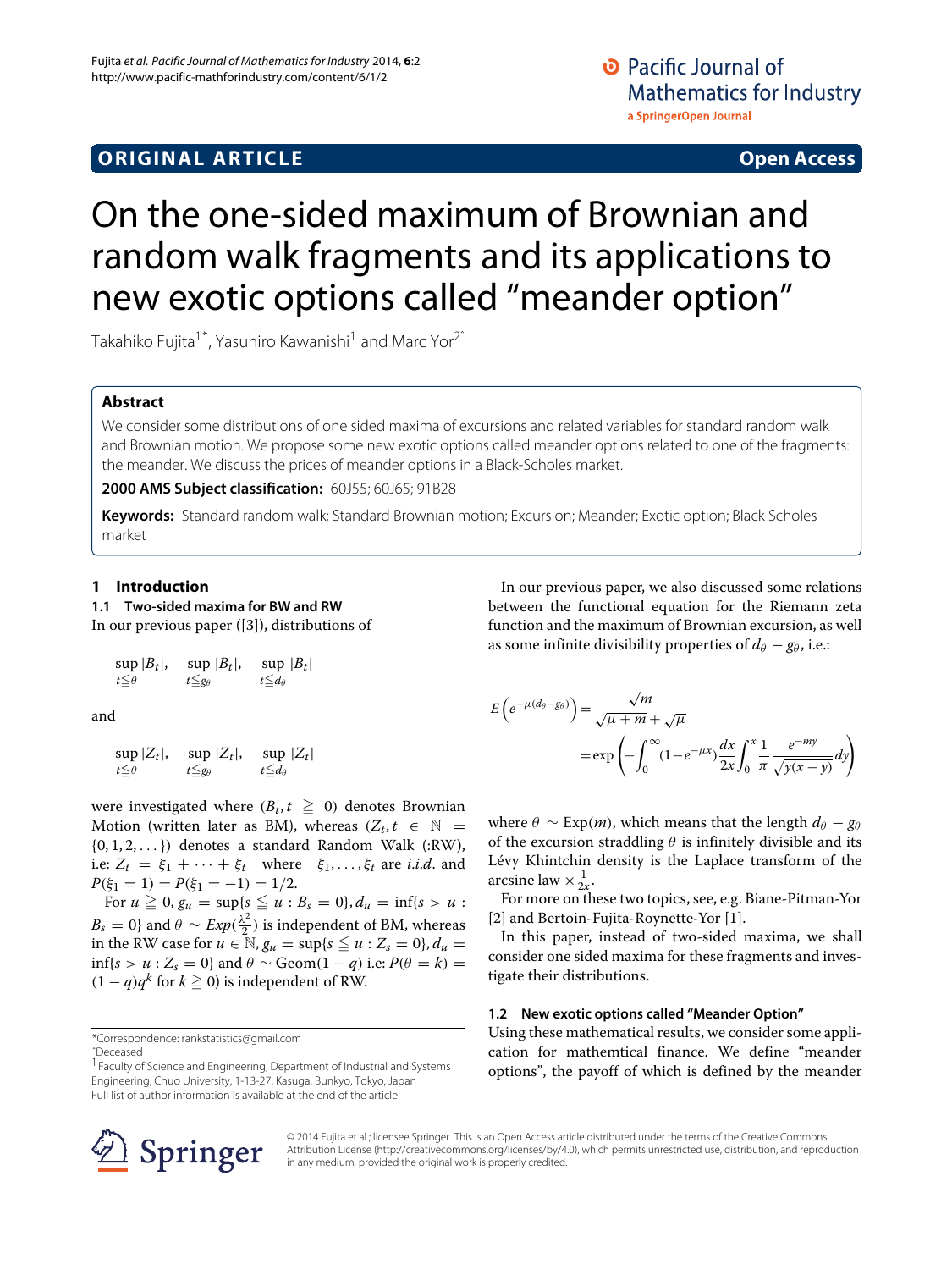of stock value process above a strike price *K* before a maturity time *T*. For example,

• Payoff of "meander lookback call option" =  $\max_{g_T^{(K)} \leq u \leq T} (S_u - K)^+$ , where  $x^+ = \max(x, 0)$  and  $S_t$  is a stock value process,  $g_T^{(K)} = \sup\{t < T | S_t = K\}.$ 

The financial meaning of meander lookback option is the following: If we consider a usual lookback option (with payoff: max $_{0 \le u \le T}$ ( $S_u - K$ )<sup>+</sup> the price of this option is sometimes extremely high. So partial lookback option (with payoff: max<sub>*u*∈*J*</sub>(*S<sub>u</sub>* − *K*)<sup>+</sup> where *J* ⊂ [0, *T*] is considered and sometimes traded. Meander lookback option is one example of this partial lookback option with closed price formula.

### **1.3 Self-explanatory tables for computations**

We now present our results in the form of two selfexplanatory Tables.

# **1.4 Organisation of our paper**

In section [2,](#page-1-0) we indicate how to obtain the formulae for the distributions of the six maxima in Table [1,](#page-1-1) either for BM or for RW.

In section [3,](#page-3-0) we do the same for Table [2.](#page-2-0) In section [4,](#page-4-0) we apply some of the above results to get the price of the meander lookback option; to do this, we first compute at independent exponential time, then invert the Laplace transform.

#### **Table 1 A list of interesting maxima**

# <span id="page-1-0"></span>**2 Computations of distributions for the six maxima**

Notation: For clarity, we write:  $P(\Gamma||\Lambda)$  for  $\frac{P(\Gamma \cap \Lambda)}{P(\Lambda)}$  and  $P(\Gamma||X = x)$  for the conditional law of  $\Gamma$ , given *X*.

$$
\left| \begin{array}{l} \textbf{(1) } \mathbf{P} \left( \sup_{u \leq \theta} B_u \leq A \right) \right| \\ \text{sup } B_u \leq A \right| = 1 - P \left( \sup_{u \leq \theta} B_u \geq A \right) = 1 - P \left( \theta \geq T_A \right) \\ = 1 - E \left( \exp \left( -\frac{\lambda^2 T_A}{2} \right) \right), \\ \text{where } T_A = \inf \{ t : B_t = A \} \\ = 1 - e^{-\lambda A}. \end{array}
$$

$$
(1')\,\,P\left(\sup\nolimits_{u\leqq\theta}Z_u\,<\,A\right)\right|
$$

$$
P\left(\sup_{u \le \theta} Z_u < A\right) = 1 - P\left(\sup_{u \le \theta} Z_u \ge A\right) = 1 - P\left(\theta \ge T_A\right)
$$
\n
$$
= 1 - E\left(q^{T^A}\right)
$$
\nwhere

\n
$$
T_A = \inf\{t : Z_t = A\}
$$

$$
=1-\alpha^A.
$$

<span id="page-1-1"></span>

| <b>BM</b>                                                                                                           | $P(\cdot \leq A)$                                    | <b>RW</b>                                          | $P(\cdot < A)$                                                       |
|---------------------------------------------------------------------------------------------------------------------|------------------------------------------------------|----------------------------------------------------|----------------------------------------------------------------------|
| sup $B_u \sim \sqrt{\theta}$ sup $B_u$<br>$u \leq \theta$<br>$u \leq 1$                                             | $1 - e^{-\lambda A}$                                 | sup $Z_u$<br>$u \leq \theta$                       | $1-\alpha^A$                                                         |
| sup $B_u \sim \sqrt{g_{\theta}}$ sup $b_u$<br>$u \leq q_\theta$<br>$u \leq 1$                                       | $1 - e^{-2\lambda A}$                                | sup $Z_u$<br>$u \leq g_{\theta}$                   | $1-\alpha^{2A}$                                                      |
| $b:$ brownian bridge(b.b.)                                                                                          |                                                      |                                                    |                                                                      |
| sup $B_u \sim \epsilon \sqrt{\theta - g_\theta}$ sup $m_u$<br>$g_{\theta} \leq u \leq \theta$<br>u≤1                | $\frac{1}{1+e^{-\lambda A}}$                         | sup $Z_u$<br>$g_{\theta} \leq u \leq \theta$       | $1+\alpha^A$                                                         |
| $m$ : brownian meander                                                                                              |                                                      |                                                    |                                                                      |
| $sup_{u \leq d_{\theta}} B_u$                                                                                       | $-\frac{1-e^{-2\lambda A}}{2\lambda A}$              | sup $Z_{II}$<br>$u \leq d_\theta$                  | $1 - \frac{1}{A} \frac{1}{\alpha^{-1} - \alpha} (1 - \alpha^{2A})$   |
| sup $B_u$<br>$\theta \le u \le d_\theta$                                                                            | $-\frac{1-e^{-\lambda A}}{2\lambda A}$               | sup $Z_u$<br>$\theta \le u \le d_\theta$           | $1 - \frac{2}{\alpha^{-1} - \alpha} \frac{1 - \alpha^A}{A}$          |
| sup $B_u \sim \epsilon \sqrt{d_{\theta} - g_{\theta}}$ sup $e_u$<br>$g_{\theta} \le u \le d_{\theta}$<br>$u \leq 1$ | $\frac{1}{1-e^{-2\lambda A}} - \frac{1}{2\lambda A}$ | sup $Z_u$<br>$g_{\theta} \leqq u \leqq d_{\theta}$ | $\frac{1}{1-\alpha^{2A}} - \frac{1}{A} \frac{1}{\alpha^{-1}-\alpha}$ |
| e : normalized excursion                                                                                            |                                                      |                                                    |                                                                      |

where

• for BM,  $\theta \sim \text{Exp}(\lambda^2/2)$ , *i.e.*, its density is  $f_\theta(x) = 1_{(0,\infty)}(x) \frac{\lambda^2}{2} \exp{-\frac{\lambda^2 x}{2}}$ , and  $P(\epsilon = 1) = P(\epsilon = 0) = 1/2$ .

• for RW,  $\theta \sim \text{Geom}(1-q)$ , *i.e.*,  $P(\theta = k) = (1-q)q^k$ ,  $(k = 0, 1, 2, ...)$ ,  $\alpha = \frac{1-\sqrt{1-q^2}}{q}$ .

• for RW,  $g_t = \sup\{u \le t : Z_u = 0\}$ ,  $d_t = \inf\{u > t : Z_u = 0\}$ .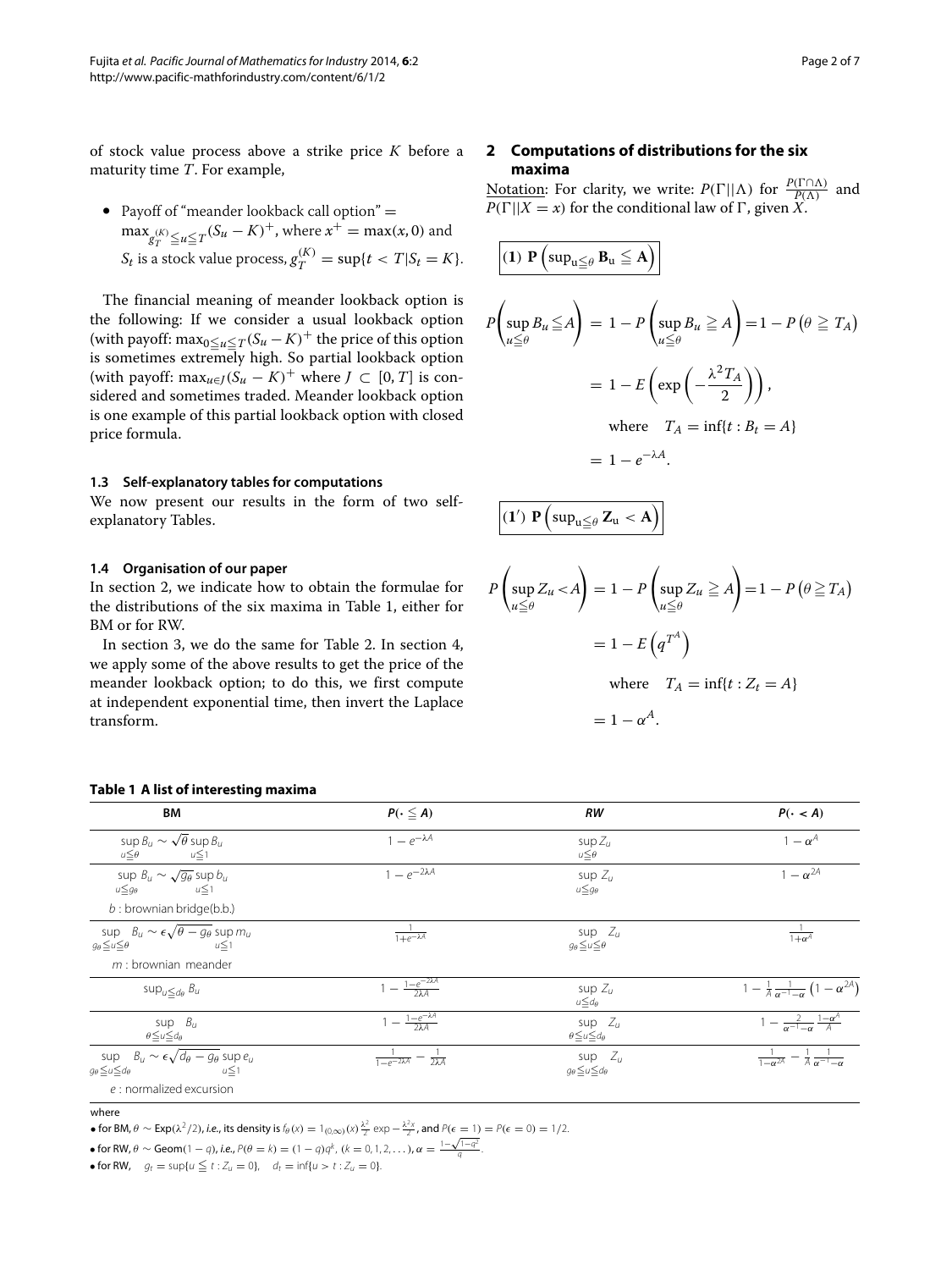# **Table 2 A list of joint distributions**

<span id="page-2-0"></span>

| וווטן וט ומאז ה בישוטו                                                                                                         |  |  |  |
|--------------------------------------------------------------------------------------------------------------------------------|--|--|--|
| $P(\cdot \leq A, B_{\theta} \in dx)$                                                                                           |  |  |  |
| $\left(\frac{\lambda}{2}e^{-\lambda x }-\frac{\lambda}{2}e^{\lambda x}e^{-2\lambda \max(A,x)}\right)dx$                        |  |  |  |
| $\frac{\lambda}{2}e^{-\lambda x }\left(1-e^{-2\lambda A}\right)dx$                                                             |  |  |  |
| $\frac{\lambda}{2} \frac{1}{1 - e^{-2\lambda A}} 1_{x \leq A} \left( e^{-\lambda  x } - e^{\lambda x - 2\lambda A} \right) dx$ |  |  |  |
| $\left(1-\frac{x^+}{A}\right)1_{x\leq A}\frac{\lambda}{2}\left(e^{-\lambda x }-e^{\lambda x-2\lambda A}\right)dx$              |  |  |  |
| $\left(1-\frac{x^+}{A}\right)1_{x\leq A}\frac{\lambda}{2}e^{-\lambda x }dx$                                                    |  |  |  |
| $\frac{1-\frac{x^+}{A}}{1-e^{-2\lambda A}}1_{x\leq A}\frac{\lambda}{2}\left(e^{-\lambda x }-e^{\lambda x-2\lambda A}\right)dx$ |  |  |  |
|                                                                                                                                |  |  |  |

(\*) <u>Note</u>: We see on this line that  $\sup_{u\leqq g_\theta} \mathcal{B}_u$  and  $\mathcal{B}_\theta$  are independent.

$$
\begin{aligned}\n\boxed{(2) \ P\left(\sup_{t \le g_{\theta}} B_{t} \le A\right)} \\
P\left(\sup_{t \le g_{\theta}} B_{t} \le A\right) &= P\left(g_{\theta} \le T_{A}\right) = P\left(\theta \le d_{T_{A}}\right) \\
&= 1 - P(\theta \ge d_{T_{A}}) \\
&= 1 - E\left(\exp\left(-\frac{\lambda^{2}}{2}d_{T_{A}}\right)\right) \\
&= 1 - E\left(\exp\left(-\frac{\lambda^{2}}{2}T_{A}\right)\right) \\
&\times E\left(\exp\left(-\frac{\lambda^{2}}{2}T_{A}\right)\right) \\
&\text{where } T_{A} = \inf\{t : B_{t} = A\} \\
&= 1 - e^{-2\lambda A}\n\end{aligned}
$$

 $\overline{\phantom{0}}$ 

$$
P\left(\sup_{t\leq g_{\theta}} Z_t < A\right)
$$
  
\n
$$
P\left(\sup_{t\leq g_{\theta}} Z_t < A\right) = P(g_{\theta} < T_A) = P(\theta < d_{T_A})
$$
  
\n
$$
= 1 - P(\theta \geq d_{T_A})
$$
  
\n
$$
= 1 - E\left(q^{d_{T_A}}\right) = 1 - E\left(q^{T_A}\right)E\left(q^{T_A}\right)
$$
  
\n
$$
= 1 - \alpha^{2A}.
$$
  
\n(3)  $\mathbf{P}\left(\sup_{g_{\theta} \leq t \leq \theta} \mathbf{B}_t \leq A\right)$ 

We start with:

$$
P\left(\sup_{t\leq g_\theta}B_t\leq A\right)P\left(\sup_{g_\theta\leq t\leq \theta}B_t\leq A\right)=P\left(\sup_{t\leq \theta}B_t\leq A\right),
$$

since pre- $g_{\theta}$  events and post- $g_{\theta}$  events are independent. (see Revuz-[\[4\]](#page-6-3), Chapter XII).

Then, we get:

$$
P\left(\sup_{g_{\theta}\leq t\leq \theta} B_t \leq A\right) = \frac{1 - e^{-\lambda A}}{1 - e^{-2\lambda A}} = \frac{1}{1 + e^{-\lambda A}}
$$
  
(3') **P** 
$$
\left(\sup_{g_{\theta}\leq t\leq \theta} \mathbf{Z}_t < A\right)
$$

For random walk, we do similarly as with the preceding argument:

$$
P\left(\sup_{t\leq g_\theta} Z_t < A\right)P\left(\sup_{g_\theta \leq t\leq \theta} Z_t < A\right) = P\left(\sup_{t\leq \theta} Z_t < A\right).
$$

Then we get:

$$
P\left(\sup_{g_{\theta}\leq t\leq\theta} Z_t < A\right) = \frac{1-\alpha^A}{1-\alpha^{2A}} = \frac{1}{1+\alpha^A}.
$$
\n
$$
(4) \ \mathbf{P}\left(\sup_{t\leq d_{\theta}} B_t \leq A\right)
$$
\n
$$
P\left(\sup_{t\leq d_{\theta}} B_t \leq A\right) = P\left(d_{\theta} \leq T_A\right) = 1 - P\left(\theta > g_{T_A}\right)
$$
\n
$$
= 1 - E\left(\exp\left(-\lambda^2 g_{T_A}/2\right)\right)
$$
\n
$$
= 1 - \frac{e^{-\lambda A}}{\frac{\lambda A}{\sinh \lambda A}}
$$
\n
$$
= 1 - \frac{1 - e^{-2\lambda A}}{2\lambda A},
$$
\nace

\n
$$
E\left(\exp\left(-\frac{\lambda^2 g_{T_A}}{2}\right)\right) E\left(\exp\left(-\frac{\lambda^2}{2}(T_A - g_{T_A})\right)\right) \quad \text{if } \left(\exp\left(-\frac{\lambda^2}{2}(T_A - g_{T_A})\right)\right) \quad \text{if } \left(\exp\left(-\frac{\lambda^2}{2}(T_A - g_{T_A})\right)\right) \quad \text{if } \left(\exp\left(-\frac{\lambda^2}{2}(T_A - g_{T_A})\right)\right) \quad \text{if } \left(\exp\left(-\frac{\lambda^2}{2}(T_A - g_{T_A})\right)\right) \quad \text{if } \left(\exp\left(-\frac{\lambda^2}{2}(T_A - g_{T_A})\right)\right) \quad \text{if } \left(\exp\left(-\frac{\lambda^2}{2}(T_A - g_{T_A})\right)\right) \quad \text{if } \left(\exp\left(-\frac{\lambda^2}{2}(T_A - g_{T_A})\right)\right) \quad \text{if } \left(\exp\left(-\frac{\lambda^2}{2}(T_A - g_{T_A})\right)\right) \quad \text{if } \left(\exp\left(-\frac{\lambda^2}{2}(T_A - g_{T_A})\right)\right) \quad \text{if } \left(\exp\left(-\frac{\lambda^2}{2}(T_A - g_{T_A})\right)\right) \quad \text{if } \left(\exp\left(-\frac{\lambda^2}{2}(T_A - g_{T_A})\right)\right) \quad \text{if } \left(\exp\left(-\frac{\lambda^2
$$

since 
$$
E\left(\exp\left(\frac{-\lambda^2 g_{T_A}}{2}\right)\right) E\left(\exp\left(\frac{-\lambda^2}{2}(T_A - g_{T_A})\right)\right) =
$$
  
\n $E\left(\exp\left(\frac{-\lambda^2}{2}T_A\right)\right)$  holds.  
\n
$$
\frac{(4') \ P\left(\sup_{t \le d_\theta} Z_t < A\right)}{P\left(\sup_{t \le d_\theta} Z_t < A\right)} = P\left(d_\theta < T_A\right) = 1 - P\left(\theta \ge g_{T_A}\right)
$$
\n
$$
= 1 - E\left(q^{g_{T_A}}\right)
$$
\n
$$
= 1 - \frac{\alpha^A}{A \frac{\alpha^{-A} - \alpha^A}{\alpha^{-A} - \alpha^A}}
$$
\n
$$
= 1 - \frac{1}{A} \frac{1}{\alpha^{-1} - \alpha} \left(1 - \alpha^{2A}\right)
$$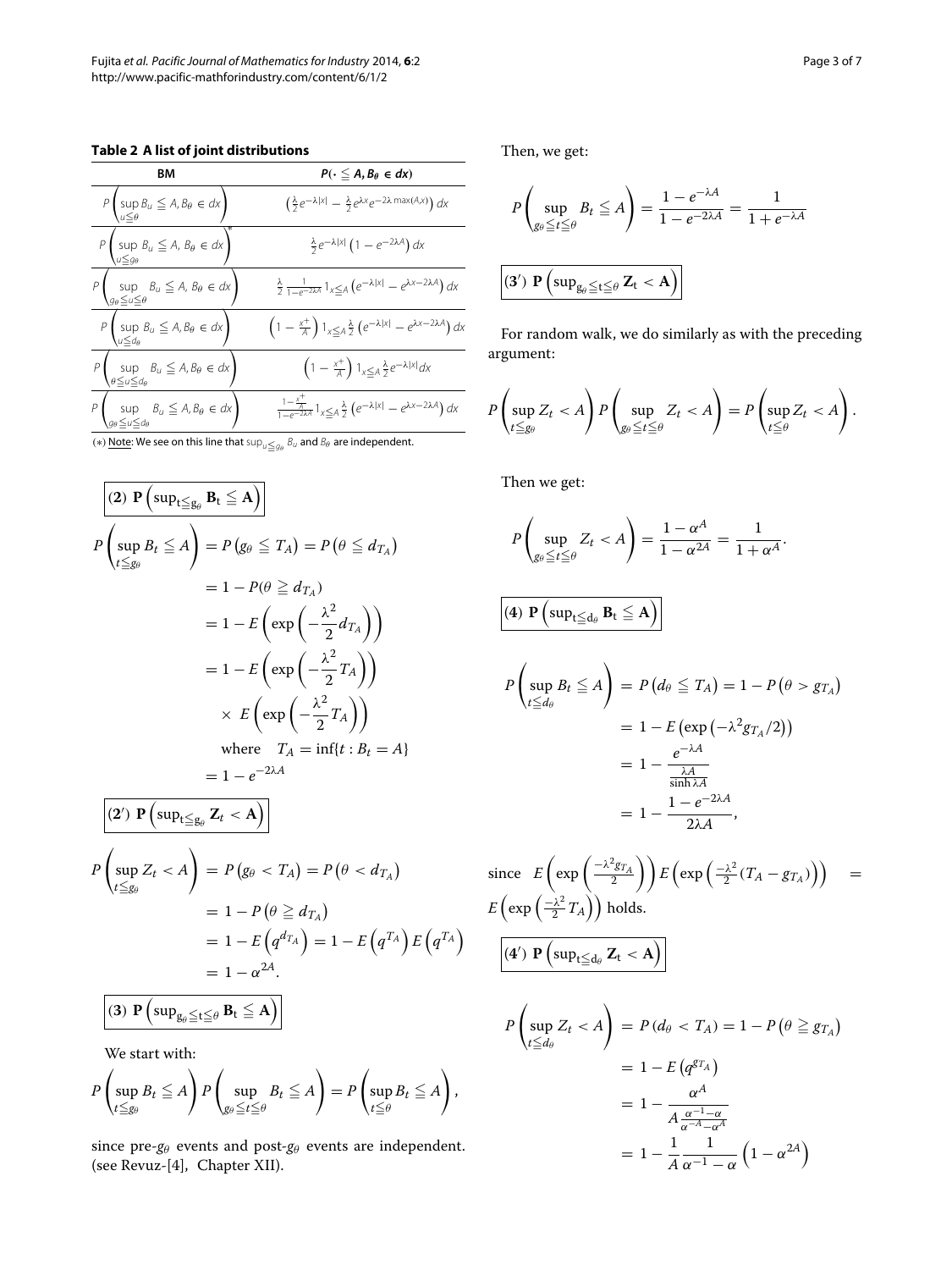Fujita *et al. Pacific Journal of Mathematics for Industry* 2014, **6**:2 Page 4 of 7 http://www.pacific-mathforindustry.com/content/6/1/2

$$
\begin{aligned}\n\boxed{(5) \ P\left(\sup_{\theta \le t \le d_{\theta}} B_t \le A\right)} \\
\text{If } x \le A, \\
P\left(\sup_{\theta \le t \le d_{\theta}} B_t \le A || B_{\theta} = x\right) &= 1 - \frac{x^+}{A}, \\
\text{where } x^+ := \max(x, 0).\n\end{aligned}
$$

Clearly if  $A \leqq x$ ,  $P\left(\sup_{\theta \leqq t \leqq d_{\theta}} B_t \leqq A || B_{\theta} = x\right) = 0$ . Then we get:

$$
P\left(\sup_{\theta \le t \le d_{\theta}} B_t \le A\right) = \int_0^A \left(1 - \frac{x^+}{A}\right) f_{B_{\theta}}(x) dx
$$
  
= 
$$
\int_0^A \left(1 - \frac{x}{A}\right) \lambda e^{-\lambda x} dx
$$
  
= 
$$
1 - \frac{1 - e^{-\lambda A}}{\lambda A}.
$$

$$
(5') \ \mathbf{P}\left(\sup_{\theta\leq t\leq d_{\theta}}\mathbf{Z}_{t}<\mathbf{A}\right)
$$

If  $x \leq A$ ,

$$
P\left(\sup_{\theta \le t \le d_{\theta}} Z_t < A||Z_{\theta} = x\right) = P\left(T_0 < T_{A-x}\right) \\
= 1 - \frac{x}{A}.
$$

Clearly if  $A \leqq x$ ,  $P\left(\sup_{\theta \leqq t \leqq d_{\theta}} Z_t \leqq A || Z_{\theta} = x\right) = 0.$ Then we get:

$$
P\left(\sup_{\theta \le t \le d_{\theta}} Z_t < A\right) = \sum_{k=0}^{A} \left(1 - \frac{k}{A}\right) P\left(Z_{\theta} = k\right)
$$
\n
$$
= \frac{1}{1 + \alpha} - \frac{1}{\alpha^{-1} - \alpha} \frac{1 - \alpha^A}{A}
$$

where we used the following facts:

$$
E\left(t^{Z_{\theta}}\right) = \sum_{k=0}^{\infty} \left(\frac{t+t^{-1}}{2}\right)^{k} (1-q)q^{k}
$$
  
= 
$$
\frac{2(1-q)}{q\left(\alpha^{-1}-\alpha\right)} \left(\sum_{k=0}^{\infty} \left(\frac{\alpha}{t}\right)^{k+1} + \sum_{k=0}^{\infty} \alpha^{k} t^{k}\right).
$$

Then

$$
P(Z_{\theta} = k) = \frac{1 - \alpha}{1 + \alpha} \alpha^{k}, \quad k \in \mathbb{Z}
$$

and we see that

$$
P(|Z_{\theta}| = k) = \begin{cases} \frac{1-\alpha}{1+\alpha} & \cdots k = 0 \\ \frac{2(1-\alpha)}{1+\alpha} \alpha^k & \cdots k \geq 1 \end{cases}.
$$

$$
\frac{\left| \begin{pmatrix} \mathbf{6} \end{pmatrix} \mathbf{P} \begin{pmatrix} \sup_{g_{\theta}} \leq t \leq d_{\theta} \end{pmatrix} \mathbf{B}_{t} \leq \mathbf{A} \right|}{P \begin{pmatrix} \sup_{g_{\theta} \leq t \leq d_{\theta}} B_{t} \leq \mathbf{A} \end{pmatrix}} = \frac{P \begin{pmatrix} \sup_{t \leq d_{\theta}} B_{t} \leq \mathbf{A} \end{pmatrix}}{P \begin{pmatrix} \sup_{t \leq g_{\theta}} B_{t} \leq \mathbf{A} \end{pmatrix}} = \frac{1}{1 - e^{-2\lambda A}} - \frac{1}{2\lambda A}.
$$
\n
$$
\frac{\left| \begin{pmatrix} \mathbf{6}' \end{pmatrix} \mathbf{P} \begin{pmatrix} \sup_{g_{\theta} \leq t \leq d_{\theta}} Z_{t} < \mathbf{A} \end{pmatrix} \right|}{P \begin{pmatrix} \sup_{g_{\theta} \leq t \leq d_{\theta}} Z_{t} < \mathbf{A} \end{pmatrix} = \frac{P \begin{pmatrix} \sup_{t \leq d_{\theta}} Z_{t} < \mathbf{A} \end{pmatrix}}{P \begin{pmatrix} \sup_{g_{\theta} \leq t \leq d_{\theta}} Z_{t} < \mathbf{A} \end{pmatrix}} = \frac{1 - \frac{\alpha^{A}}{A} - \frac{\alpha^{-1} - \alpha}{A}}{1 - \alpha^{2A}} = \frac{1}{1 - \alpha^{2A} - A} - \frac{1}{A} \frac{1}{\alpha^{-1} - \alpha}
$$

# <span id="page-3-0"></span>**3 Computations of joint distributions**

$$
(1) P \left( \sup\nolimits_{u \le \theta} B_u \ge \mathbf{A}, \, \mathbf{B}_{\theta} \in \mathbf{dx} \right)
$$

$$
P\left(\sup_{u\leq\theta}B_u\geq A, B_\theta\in dx\right)=E(P(X\geq A, X-Y\in dx|X))
$$
  
=  $E\left(1_{X\geq A}1_{X\geq x}\lambda e^{-\lambda(X-x)}\right)$   
=  $\frac{\lambda}{2}e^{\lambda x}e^{-2\lambda \max(A,x)}dx$ 

where we put  $X = \sup_{u \le \theta} B_u$ ,  $Y = \sup_{u \le \theta} B_u - B_\theta$  and *X* ∼ *Y* ∼ *Exp*(λ), X and Y are independent.

$$
(2) P \left( \sup_{t \le g_\theta} B_t \ge A, B_\theta \in dx \right)
$$

$$
P\left(\sup_{t\leq g_{\theta}}B_{t}\geq A, B_{\theta}\in dx\right)=P\left(\sup_{t\leq g_{\theta}}B_{t}\geq A\right)P(B_{\theta}\in dx)
$$

$$
=e^{-2\lambda A}\frac{\lambda}{2}e^{-\lambda|x|}dx
$$

since pre- $g_{\theta}$  events and post- $g_{\theta}$  events are independent. (see Revuz -Yor[\[5\]](#page-6-4), Chapter XII).

$$
(3) \; P\left(\sup\nolimits_{g_\theta \leq t \leq \theta} B_t \leq A, B_\theta \in dx\right)
$$

We start with:

$$
P\left(\sup_{t\leq g_{\theta}}B_{t}\leq A\right)P\left(\sup_{g_{\theta}\leq t\leq \theta}B_{t}\leq A, B_{\theta}\in dx\right)
$$

$$
=P\left(\sup_{t\leq \theta}B_{t}\leq A, B_{\theta}\in dx\right),
$$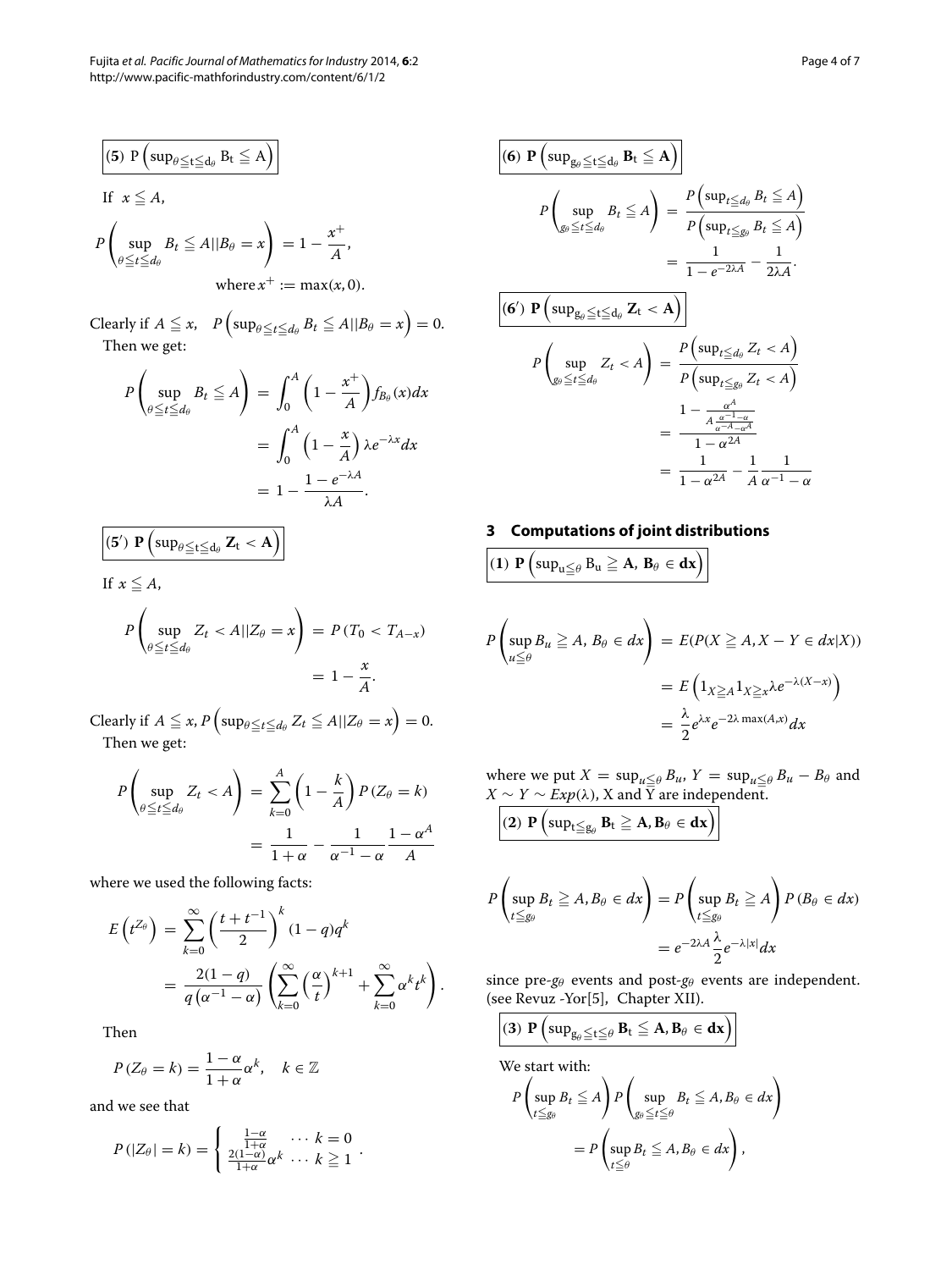since pre- $g_{\theta}$  events and post- $g_{\theta}$  events are independent. Then, we get:

$$
P\left(\sup_{g_{\theta}\leq t\leq\theta} B_{t} \leq A, B_{\theta} \in dx\right)
$$
  
\n
$$
= \frac{\lambda}{2} \frac{1}{1 - e^{-2\lambda A}} 1_{x \leq A} \left(e^{-\lambda |x|} - e^{\lambda x - 2\lambda A}\right) dx
$$
  
\n
$$
\boxed{(4) \ P\left(\sup_{t\leq d_{\theta}} B_{t} \leq A, B_{\theta} \in dx\right)}
$$
  
\n
$$
P\left(\sup_{t\leq d_{\theta}} B_{t} \leq A, B_{\theta} \in dx\right)
$$
  
\n
$$
= P\left(\sup_{t\leq\theta} B_{t} \leq A, \sup_{\theta\leq t\leq d_{\theta}} B_{t} \leq A, B_{\theta} \in dx\right)
$$
  
\n
$$
= P\left(\sup_{\theta\leq t\leq d_{\theta}} B_{t} \leq A ||B_{\theta} = x, \sup_{t\leq\theta} B_{t} \leq A\right)
$$
  
\n
$$
\times P\left(B_{\theta} \in dx, \sup_{t\leq\theta} B_{t} \leq A\right)
$$
  
\n
$$
= P\left(\sup_{\theta\leq t\leq d_{\theta}} B_{t} \leq A ||B_{\theta} = x\right) P\left(B_{\theta} \in dx, \sup_{t\leq\theta} B_{t} \leq A\right)
$$
  
\n
$$
= P\left(\sup_{\theta\leq t\leq d_{\theta}} B_{t} \leq A ||B_{\theta} = x\right) P\left(B_{\theta} \in dx, \sup_{t\leq\theta} B_{t} \leq A\right)
$$
  
\n
$$
= \left(1 - \frac{x^{+}}{A}\right) 1_{x \leq A} \frac{\lambda}{2} \left(e^{-\lambda |x|} - e^{\lambda x - 2\lambda A}\right) dx
$$

by the Markov property at  $\theta$ .

(5) 
$$
\mathbf{P}\left(\sup_{\theta \leq t \leq d_{\theta}} \mathbf{B}_{t} \leq \mathbf{A}, \mathbf{B}_{\theta} \in \mathbf{dx}\right)
$$
  
\nIf  $x \leq A$ ,  
\n
$$
P\left(\sup_{\theta \leq t \leq d_{\theta}} B_{t} \leq A, B_{\theta} \in dx\right)
$$
\n
$$
= P\left(\sup_{\theta \leq t \leq d_{\theta}} B_{t} \leq A || B_{\theta} = x\right) P (B_{\theta} \in dx)
$$
\n
$$
= \left(1 - \frac{x^{+}}{A}\right) \frac{\lambda}{2} e^{-\lambda |x|} dx.
$$

If  $x > A$ , the result is trivially 0.

$$
\begin{aligned}\n\text{(6) } & \mathbf{P} \left( \sup_{g_{\theta} \leq t \leq d_{\theta}} \mathbf{B}_{t} \leq \mathbf{A}, \mathbf{B}_{\theta} \in \mathbf{dx} \right) \\
P \left( \sup_{g_{\theta} \leq t \leq d_{\theta}} B_{t} \leq A, B_{\theta} \in dx \right) \\
& = \frac{P \left( \sup_{t \leq d_{\theta}} B_{t} \leq A, B_{\theta} \in dx \right)}{P \left( \sup_{t \leq g_{\theta}} B_{t} \leq A \right)} \\
& = \frac{\left( 1 - \frac{x^{+}}{A} \right)}{1 - e^{-2\lambda A}} 1_{x \leq A} \frac{\lambda}{2} \left( e^{-\lambda |x|} - e^{\lambda x - 2\lambda A} \right) dx.\n\end{aligned}
$$

In the following section, we state applications of these exact computations to price some exotic options which we call "Meander Options".

# <span id="page-4-0"></span>**4 Price of some meander options**

## **4.1 Option price at independent exponential time**

We consider the following Black Scholes Model under the risk neutral measure *Q*:

$$
dS_t = rS_t dt + \sigma S_t dW_t, \quad S_0 = S
$$

where  $S_t$  is the stock value at time  $t$ ,  $r$  is the risk free rate, and  $\sigma$  is the volatility.

We get:

$$
S_t = S \exp\left(\left(r - \frac{1}{2}\sigma^2\right)t + \sigma W_t\right)
$$

Then the risk neutral valuation for derivative with payoff *Y* at maturity time *T* gives  $V_0(Y)$ , the present value of derivative *Y*:

$$
V_0 = E\left(e^{-rT}Y\right)
$$

If *Y* is of the form  $\phi(F_T)$ , instead of fixed time *T*, it may be more convenient to work at time  $\theta$ , an independent exponential time, because using such  $\theta$  often makes expressions simpler than at fixed time *T*.

There are 2 ways to access such results. First attitude:

- a) to obtain the law of  $F_t$ ; in fact, very often for this, it is simpler to consider  $F_{\theta}$ ,  $\theta \sim \text{Exp}(\lambda)$ , and to invert the Laplace transform to get the law of  $F_t$ . Then, compute  $E(\phi(F_t))$  for the particular  $\phi$  of interest.
- b) second attitude: Start directly with

$$
\lambda \int_0^\infty e^{-\lambda t} E(\phi(F_t)) dt = E(\phi(F_\theta))
$$

and invert the Laplace transform.

In fact, there is the commutative diagram:

Law of 
$$
(F_{\theta}) \longrightarrow E(\phi(F_{\theta}))
$$
  
\n
$$
\downarrow \qquad \qquad \downarrow
$$
\nLaw of  $(F_t) \longrightarrow E(\phi(F_t))$ 

which indicates that we may use either route from NW to SE.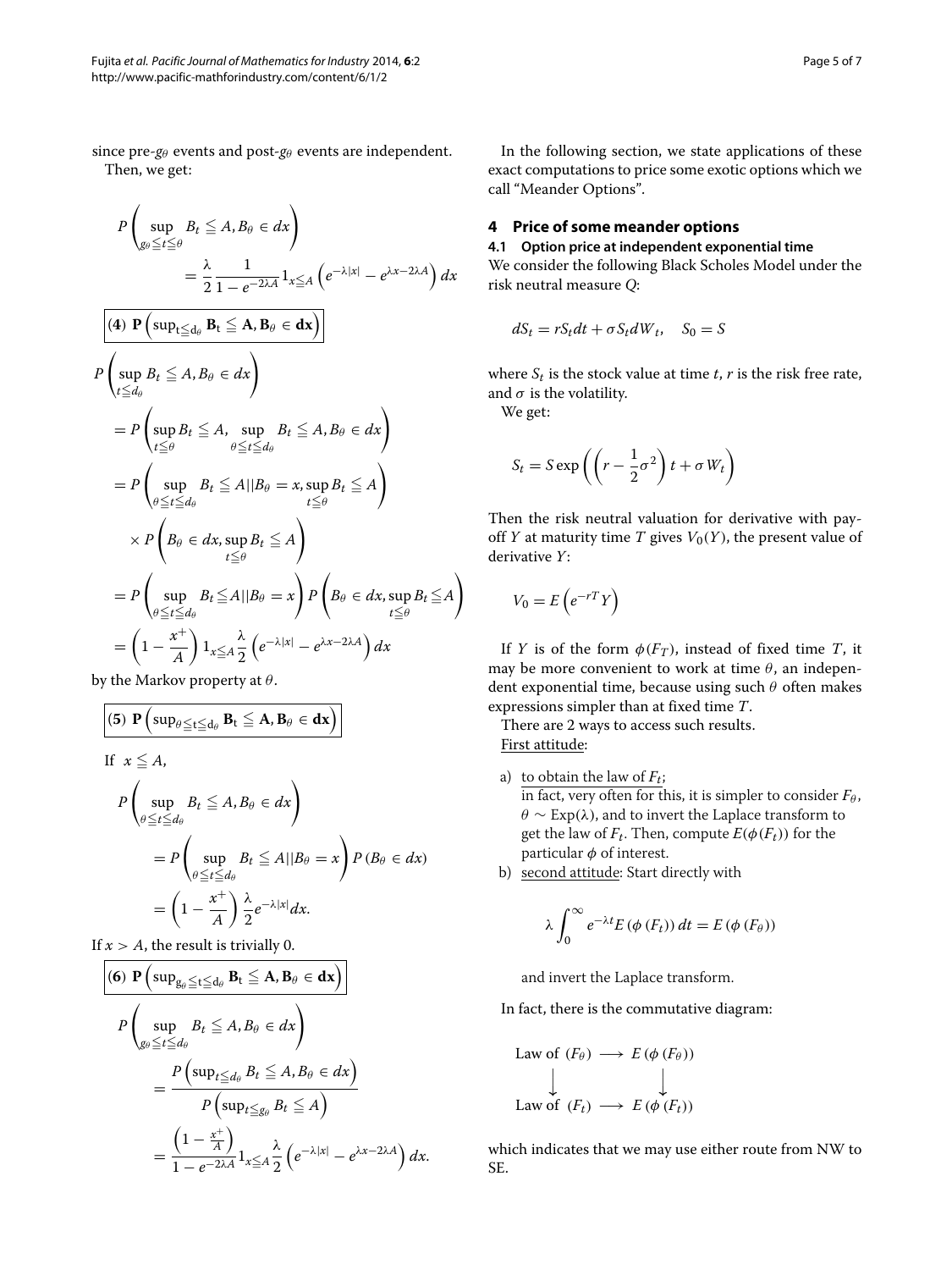First we consider the case  $\phi = f(S_T)$  which is only dependent on the final stock value *ST*.

$$
C = E\left(e^{-r\theta}f\left(se^{(r-\frac{1}{2}\sigma^2)\theta + \sigma W_{\theta}}\right)\right)
$$
  
\n
$$
= E\left(\exp\left(\frac{r-\frac{1}{2}\sigma^2}{\sigma}W_{\theta} - \left(\frac{1}{2}\left(\frac{r-\frac{1}{2}\sigma^2}{\sigma}\right)^2 + r\right)\theta\right)f\left(Se^{\sigma W_{\theta}}\right)\right)
$$
  
\n
$$
\therefore \text{ Cameron-Martin})
$$
  
\n
$$
= E\left(\exp\left(-\frac{1}{2}\left(\frac{r}{\sigma} + \frac{\sigma}{2}\right)^2\theta\right)\exp\left(\frac{r-\frac{1}{2}\sigma^2}{\sigma}W_{\theta}\right)f\left(Se^{\sigma W_{\theta}}\right)\right)
$$
  
\n
$$
= \frac{\lambda}{\lambda'}E\left(\exp\left(\frac{r-\frac{1}{2}\sigma^2}{\sigma}W_{\theta'}\right)f\left(Se^{\sigma W_{\theta'}}\right)\right)
$$
  
\n
$$
\left(\text{where } \theta' \sim Exp\left(\lambda + \frac{1}{2}\left(\frac{r}{\sigma} + \frac{\sigma}{2}\right)^2\right) \lambda' = \lambda + \frac{1}{2}\left(\frac{r}{\sigma} + \frac{\sigma}{2}\right)^2\right)
$$
  
\n
$$
= \frac{\lambda}{\lambda'}\int_{-\infty}^{\infty} e^{\left(\frac{r}{\sigma} - \frac{\sigma}{2}\right)x}f\left(Se^{\sigma x}\right)\frac{\sqrt{2\lambda'}}{2}e^{-\sqrt{2\lambda'}|x|}dx
$$

Generally we get that  $E(e^{-\alpha \theta} f(W_{\theta})) = \int_0^{\infty} e^{-\alpha t}$  $E(f(W_t))\lambda e^{-\lambda t}dt = \frac{\lambda}{\lambda+\alpha}E(f(W_{\theta'}))$  where we used that for  $\theta \sim \text{Exp}(\lambda)$ , then  $\theta' \sim \text{Exp}(\lambda + \alpha)$ .

We also used the simple facts  $E(e^{\alpha W_{\theta'}}) = E(E(e^{\alpha W_{\theta'}} || \theta')) =$  $E\left(e^{\frac{\alpha^2\theta'}{2}}\right) = \frac{2\lambda'}{2\lambda'-\alpha^2} = \int_{-\infty}^{\infty} e^{\alpha x} \frac{\sqrt{2\lambda'}}{2} e^{-\sqrt{2\lambda'}|x|} dx$  then, we get

$$
f_{W_{\theta'}}(x) = \frac{\sqrt{2\lambda'}}{2} e^{-\sqrt{2\lambda'}|x|}.
$$

In the case of a call option,  $f(S_T) = (S_T - K)^+$ . We want to get the call option price when  $K\geqq S.$ 

$$
C = \frac{\lambda}{\lambda'} \int_{\frac{\log K/S}{\sigma}}^{\infty} e^{\left(\frac{r}{\sigma} - \frac{\sigma}{2}\right)x} \left(Se^{\sigma x} - K\right) \frac{\sqrt{2\lambda'}}{2} e^{-\sqrt{2\lambda'}|x|} dx
$$
  
\n
$$
= \frac{\lambda}{\lambda'} \int_{\frac{\log K/S}{\sigma}}^{\infty} S \frac{\sqrt{2\lambda'}}{2} e^{-\left(\sqrt{2\lambda'} - \sigma - \left(\frac{r}{\sigma} - \frac{\sigma}{2}\right)\right)x} dx
$$
  
\n
$$
- \frac{\lambda}{\lambda'} \int_{\frac{\log K/S}{\sigma}}^{\infty} K \frac{\sqrt{2\lambda'}}{2} e^{-\left(\sqrt{2\lambda'} - \left(\frac{r}{\sigma} - \frac{\sigma}{2}\right)\right)x} dx
$$
  
\n
$$
= \frac{\lambda \sigma}{\sqrt{2\lambda'} \left(\left(\sqrt{2\lambda'} - \frac{r}{\sigma}\right)^2 - \frac{\sigma^2}{4}\right)} S^{\frac{2\lambda'}{\sigma} - \frac{r}{\sigma^2} + \frac{1}{2}} K^{-\frac{2\lambda'}{\sigma} + \frac{r}{\sigma^2} + \frac{1}{2}}
$$

We get the usual Black-Scholes formula by inverting the above with respect to  $\lambda$ .

# **4.2 Price of meander lookback option**

*V*<sub>0</sub>(Meander lookback option up to time  $\theta$ )

$$
= E\left(e^{-r\theta}\max_{g_\theta^{(K)}\leq u\leq \theta} S e^{\exp((r-\frac{1}{2}\sigma^2)u+\sigma W_u)} - K\right)^+ \bigg).
$$

In the following, we calculate the above in two cases: a)  $S \leq K$  and b)  $S \geq K$ 

a) 
$$
S \leq K
$$
  
\n
$$
E\left(e^{-r\theta}f\left(\max_{g_0^K \leq t \leq \theta} S_t\right)\right)
$$
\n
$$
= E\left(e^{-r\theta}f\left(\max_{g_0^K \leq t \leq \theta} S_t\right), \theta \geq \tau_K\right)
$$
\n
$$
+ E\left(e^{-r\theta}f\left(\max_{g_0^K \leq t \leq \theta} S_t\right), \theta < \tau_K\right)
$$
\n
$$
= E\left(e^{-r\tau_K}\right)E\left(e^{-r\theta}f\left(\max_{g_0^K \leq t \leq \theta} K e^{\sigma W_t + (r-\frac{1}{2}\sigma^2)t}\right)\right)
$$
\n(by memoryless property)\n
$$
= E\left(e^{-r\tau_K}\right)E\left(e^{-r\theta}e^{\left(-\frac{\sigma}{2}\right)W_{\theta}-\frac{1}{2}\left(\left(-\frac{\sigma}{2}\right)^2\theta\right)} \times f\left(\max_{g_0^K \leq t \leq \theta} K e^{\sigma W_t}\right)\right) \text{ (by Cameron-Martin)}
$$
\n
$$
= E\left(e^{-r\tau_K}\right) \frac{\lambda}{\lambda'} E\left(e^{\left(-\frac{\sigma}{2}\right)W_{\theta'}f}\left(\max_{g_0^K \leq t \leq \theta} K e^{\sigma W_t}\right)\right)
$$
\n
$$
= \frac{\lambda}{\lambda'} E\left(e^{-r\tau_K}\right) \int \int_{A \geq x \geq 0} e^{\left(-\frac{\sigma}{2}\right)x}f\left(K e^{\sigma A}\right)
$$
\n
$$
\times \frac{\partial}{\partial A}\left(\frac{\lambda}{2} \frac{1}{1-e^{-2\lambda A}}\left(e^{-\lambda x}-e^{\lambda x-2\lambda A}\right)\right) dx dA
$$
\n
$$
= \frac{\lambda}{\lambda'} E\left(e^{-r\tau_K}\right) \int \int_{A \geq x \geq 0} e^{\left(-\frac{\sigma}{2}\right)x}f\left(K e^{\sigma A}\right)
$$
\n
$$
\times \frac{\lambda}{\lambda} \frac{\sinh \lambda x}{4 \sinh \lambda \lambda^2} dx dA \quad (*)
$$
\nb)  $S \geq K$ \n
$$
E\left(e^{-r\theta}f\left(\max_{g_0^K \leq t \leq \theta} S_t\right), \
$$

For call option i.e.  $f(x) = (x - K)^{+}$ , we obtain that by some elementary calculation,